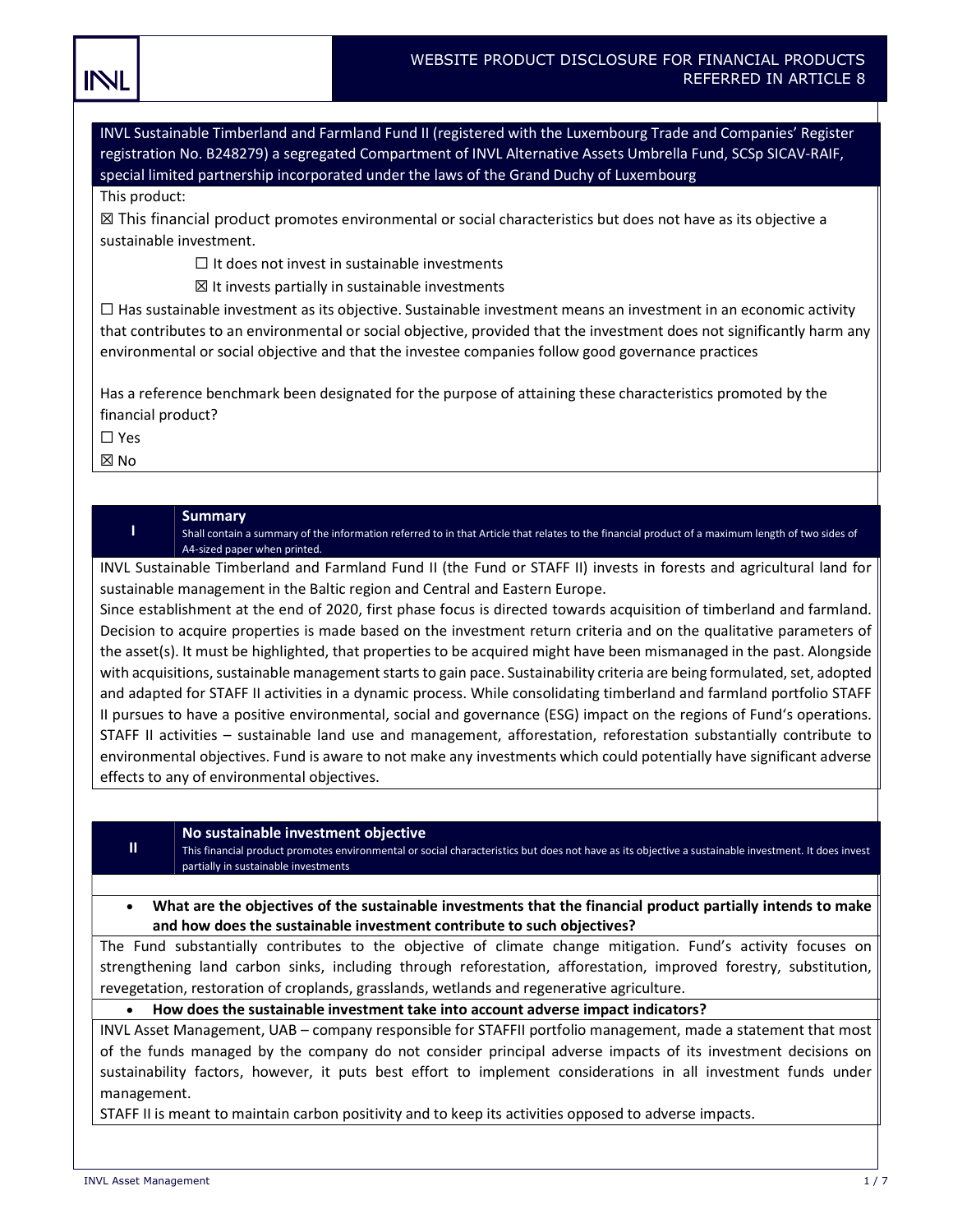While the EU regulation will formalize the disclosure process, the Fund has integrated ESG principles throughout the investment process, partly as a form of risk avoidance.

The Fund will monitor and report on the indicators, as set out in Table 1 of Annex I of the Regulatory Technical Standards of the Regulation, by 30 June 2023 at the latest.

 How do the sustainable investments that the financial product partially intends to make, not cause significant harm to any environmental or social sustainable investment objective?

INVL Asset Management, as a portfolio manager of the Fund, ensures that the underlying investments of the Fund do no significant harm to the sustainable investment objective:

-by actively monitoring the Fund's investments that severely and structurally could breach minimum behavioral norms. -by actively implementing essential principles of sustainability in managing the Fund's investments:

- protect the environment, be socially responsible and practice transparent corporate governance;
- follow best market practices and recommendations of international organizations for long-term management of timberland and farmland;
- maintain a healthy and thriving local ecosystem, enabling sustainable long-term value creation.

The exclusion criteria may be applied, in cases where the counterparty fails the compliance checks or other risks emerge. For example, if the counterparty, with which a land acquisition or lease is to be entered fails to comply with at least one of the compliance procedures/checks (i.e., the counterparty is on the sanctioned people/company list), then the transaction will be cancelled or relevant risk management tools shall be implemented, if possible. Appropriate compliance procedures and, where relevant and necessary, risk mitigation controls shall be applied to determine the counterparty's eligibility status (please find more detailed description of the counterparty risk in the Risk management section).

 How are the sustainable investments aligned with the OECD Guidelines for Multinational Enterprises and the UN Guiding Principles on Business and Human Rights?

INVL Asset Management, as a portfolio manager of the Fund, recognizes the importance of making and fulfilling international commitments that help ensure more sustainable operations and therefore supports the international agreements and international systems.

# III Environmental or social characteristics of the financial product

According to the Fund's Private Placement Memorandum, the Fund is promoting environmental characteristics. The objective of the Fund is to consolidate a portfolio of timberland and agricultural land located in Central and Eastern Europe and Baltic region and manage these portfolios according to best-in-class sustainable management practices to generate constant and uncorrelated with other asset classes returns through both cash-flows and appreciation of value of the acquired assets.

The Fund manages timberland following FSC standards<sup>1</sup> (the management of the forests are at the highest standards and complies with relevant government legislation and other international standards) and is undergoing FSC certification process. In terms of farmland the Fund seeks to employ most relevant sustainable management guidelines as stated in the relevant government legislation and follow selected guidelines from various well-established institutions.

A promotion index is not implemented in the environmental characteristics of the Fund.

 What sustainability indicators are used to measure the attainment of each of the environmental or social characteristics promoted by this financial product?

Forest is managed in a sustainable way to maintain long-term economic viability, social and environmental benefits. Several examples of indicators used:

INL

 $1$  The Forest Stewardship Council is an international non-profit, multistakeholder organization established in 1993 that promotes responsible management of the world's forests. It is an example of a market-based certification program used as a transnational environmental policy. The global FSC Principles and Criteria (P&C) are generally seen as "the fundamental law" of FSC certification, since they lay down the fundamental definition of responsible forest management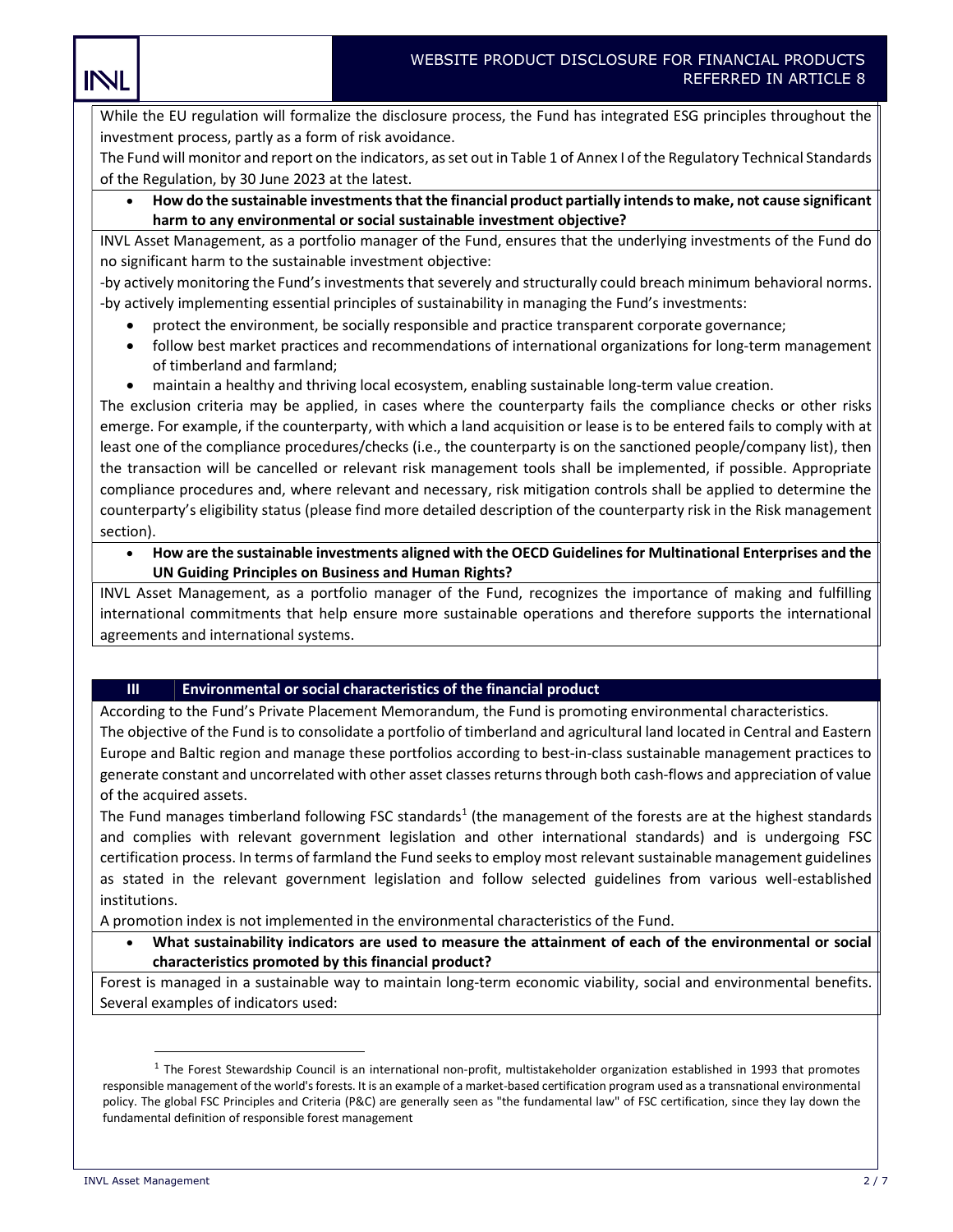- Rational usage of forest resources annual volume increment exceeds annual harvest volume more than 5-10%.
- Mature forest availability the ratio of the sum of the area of mature and near-mature stands to the total forest area is kept higher than 20%
- Habitat availability protected and untouched forests of special importance accounts for about 10% of the forest portfolio.

Agricultural land management ensures land-based productivity, social and environmental benefits. Several examples of indicators used:

- property improvement for better land use yearly goals for usability and value restoration projects;
- priority for tenants practicing ecological farming;
- priority for tenants who tended the property previously;
- tenant balance between SME and large business.

The sustainable objective and the sustainability indicators are coded and monitored on a regular basis as part of the investment process of the investment strategy. The Fund uses the sustainability indicators to measure if the sustainable investment objective is achieved. Variety of indicators is prone to increase over time along with global dynamics of sustainability perception scope in fields of forestry and agriculture.

# $IV$  | Investment strategy

INL

# Please describe what binding elements of the investment strategy are used to select the investments to attain each of the environmental or social characteristics promoted by this financial product.

Acquisition investment selection strategy can be separated between the asset classes:

Timberland: strategy is to invest in forest properties with high-quality land, maintaining balance between different age classes in portfolio stands and targeting to keep average volume of portfolio forests around 180 m3/ha and above along with dominance of birch and conifers regarding species composition.

Farmland: strategy is to invest in the highest quality land with productivity index of 40+ and to focus on long-term lease contracts with strong partners.

Higher quality land has more potential for higher and faster carbon stocking, however, vegetation is needed to attain that - properties with young untended forest stands, clearcuts requiring reforestation and abandoned land for afforestation or revegetation are also selected to be acquired for restoration purpose to enable and promote carbon capturing: management type investments evaluated before acquisition take place after acquisition resulting in socioenvironmental improvement of acquired properties.

# Please describe how the strategy is implemented in the investment process on a continuous basis.

Implementation of investment strategy contains elements of continuous property evaluation, acquisition and management. One of the strategy edges stems from the team, which is comprised from one of the most knowledgeable and experienced professionals in the industry and as part of their activities – they perform hands-on site visits before every transaction. This allows to have reliable data when making investment decisions as well as to have a holistic view of the holdings and to plan future property management activities in a very efficient manner.

Throughout the whole investment process and operations of the Fund employing best Environmental, Social and Corporate governance (ESG) practices are of key importance. Consolidating land parcels into a large portfolio assists in achieving long-term sustainable operational efficiency of the holdings.

# V | Proportion of investments

The Fund has not formally adopted a target for the proportion of sustainable investments but a total of approximately 95% of the Fund's investment to be sustainable investments.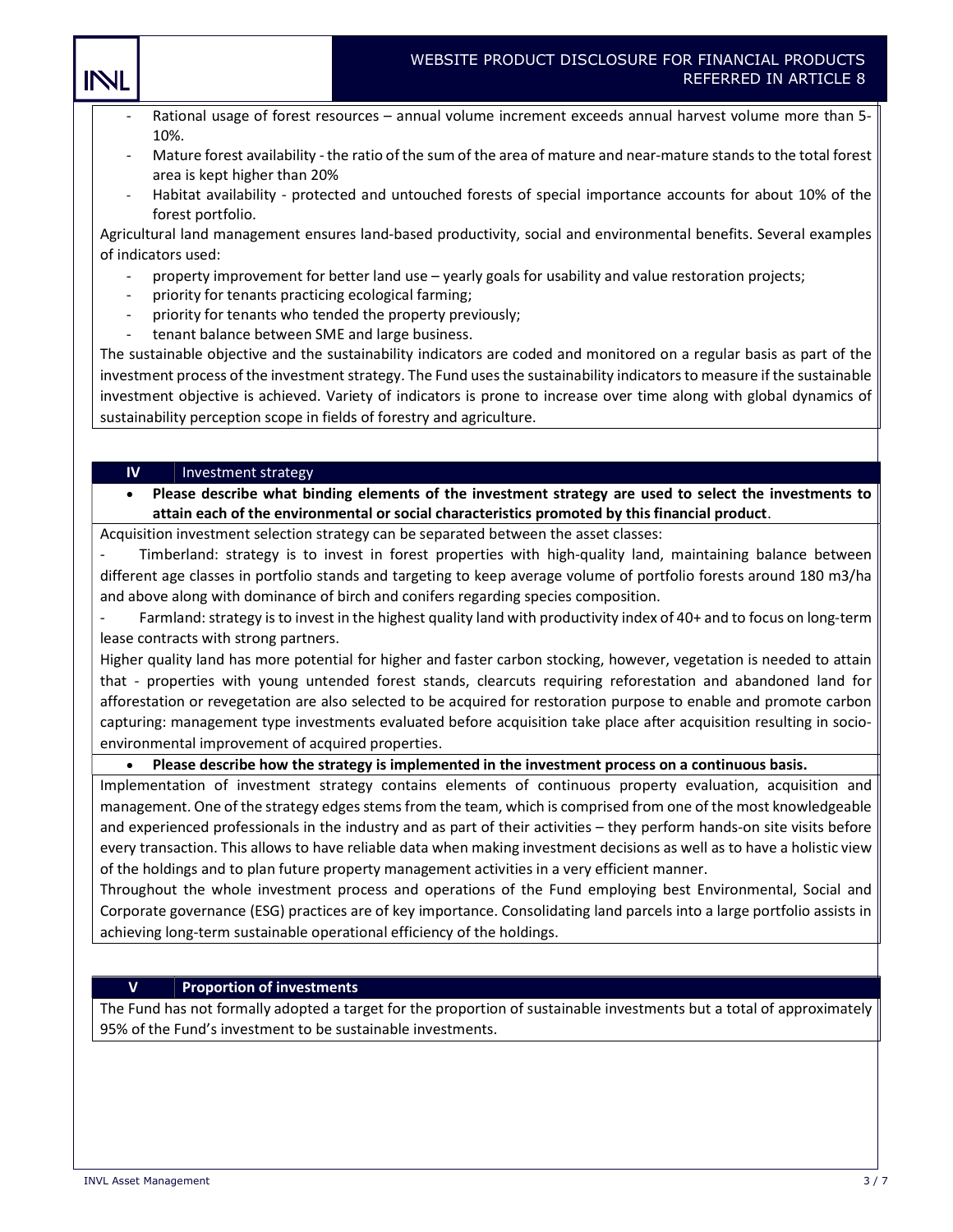

environmental or social safeguards?

The Fund does not plan to include investments that are not aligned with the environmental or social characteristics.

# $V$ I Monitoring of environmental or social characteristics

 How are the environmental, social characteristics and sustainability indicators monitored throughout the lifecycle of the financial product and the related internal/external control mechanisms?

Environmental and social characteristics are continuously monitored throughout the lifecycle of the Fund as it is required to report annually on any material ESG themes relevant to interested parties.

Internally, data on acquisitions and management is compiled monthly.

As most characteristics are quantitative, monitoring and control is conducted by the means of tracking, comparison, and cross-checking.

Sustainability indicators are monitored through quarterly ESG review of the investments where relevant ESG themes are in focus. Fund's progress on those themes is evaluated and defined targets is analyzed.

Performance on key indicators is reviewed to achieve short/mid-/long-term targets set out in internal Fund documents. External control mechanisms are comprised of periodical auditing by certifying bodies.

# VII Methodologies

 Please describe the methodologies used to measure the attainment of the social or environmental characteristics promoted by the financial product using sustainability indicators?

Partner reputation screening as a preventative measure for sustainability risks – down in the SPV level client, contractor, tenant selection prior to stumpage sales, service purchase or lease is based on their general reputability and/or qualitative reputation of their services. It is conducted using several existing frameworks as well as by means that should not be specified in detail due to possible know-how leak.

Specific environmental metrics are collected from SPV's as a monitoring result, carbon footprint calculations and tracking will be established based on Carbon Footprint Management Certificate framework.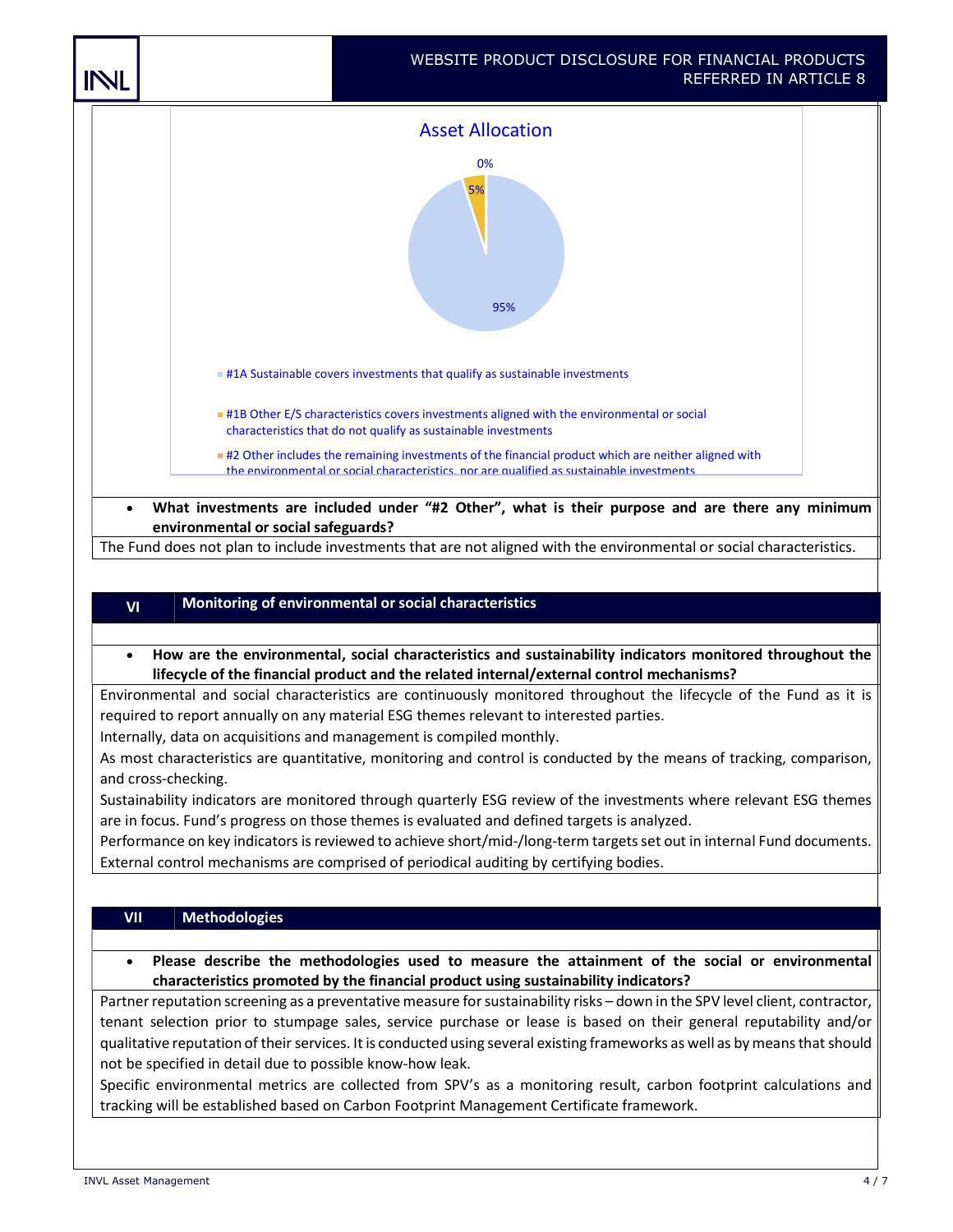#### $IX$  Data sources and processing

 Please describe what data sources were used to attain each of the environmental or social characteristics (including information on how the data is processed, what measures are taken to ensure data quality, and what proportion of data is estimated).

Data sources for specific environmental metrics – SPV's belonging to the fund: forest inventory data, public register data, management data, acquisition data, etc. Quality is ensured through comparison, cross-checks, internal auditing.

Data source for carbon footprint measurements is the same as above, periodical external audits by certifying body of Carbon Footprint Management certificate is a means to ensure data quality.

The proportion of estimated data is relatively small and non-existent in majority of metrics, however, we believe it does not bias the attainment of the environmental and social characteristics promoted by the financial product.

# $X$  | Limitations to methodologies and data

 Please describe what limitations surrounded the described methodologies and data sources (including what actions are taken to address such limitations).

Universally most common limitation is human error, that requires additional set/s of eyes to mitigate this limitation. Whole concept of sustainability is susceptible to interpretation and subjectivity and unless universal measurable indicators are available globally to precisely measure management impact towards Sustainable Development Goals (SDG) or themes in respective forestry and agriculture fields – the only way is to follow the best sustainability practices and to believe in them.

#### XI Due diligence

Describe the due diligence process carried out on the underlying assets of the financial product. Please refer to section (IV) for a detailed description of the due diligence processes that are carried out on the underlying assets of the Fund

#### What internal and external controls were in place on that due diligence?

Due diligence on the underlying assets of the Fund is carried out as depicted under Section IV above in the investment process continuously by pre-trade and post-trade (holding period) checks against the binding elements and performed by portfolio management, the internal the Fund's Investment Committee as well as by compliance of the Fund.

# XII Engagement policies

# • Is engagement part of the environmental or social investment strategy?

Partly yes.

• If so, please describe the engagement policies implemented, including any management procedures applicable to sustainability-related controversies in investee companies

INVL Asset Management, as a portfolio manager of the Fund, has an approved Engagement Policy, however, because of the fact that the Fund invests directly in land and forest, i.e. investments in companies (SPVs) holding land/forest areas, traditional concerns around governance and the methods of addressing those concerns, such as shareholder voting and setting reporting standards for direct managers of investments are not precisely relevant to the Fund. The Fund is managed in line with Principles for Responsible Investing (PRI) whose (indirect) signatory is INVL Asset Management.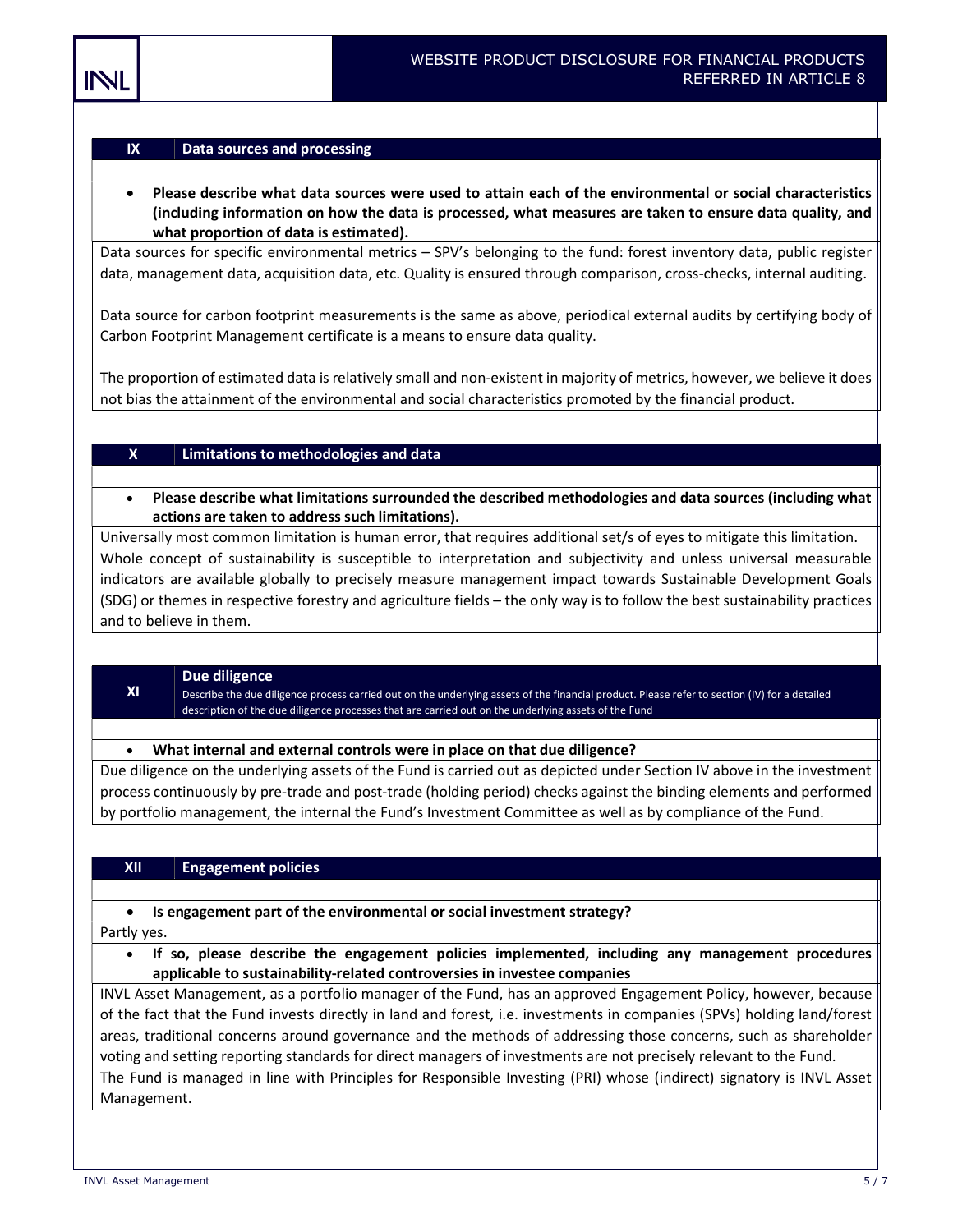Fund acts proactively to decide which other world-renowned sustainability/ESG guidelines to follow and to adopt in its operations, monitoring, and reporting (i.e., UN Sustainable Development Goals, UN Global Compact, FAO guidelines, etc.), as well as the team may use its experience and professional judgement to add any other relevant sustainability practices.

INL